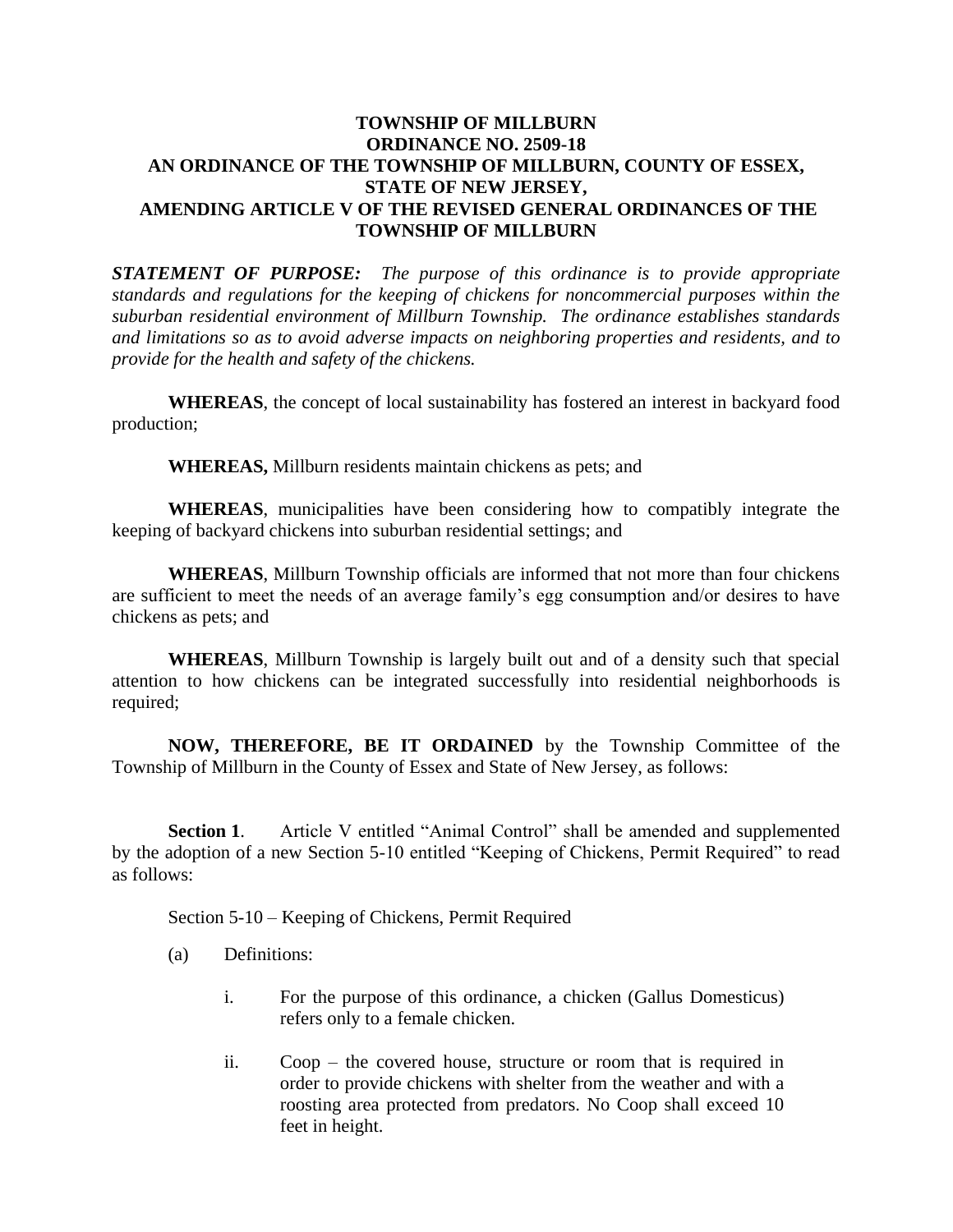- iii. Chicken Enclosure means a fenced area required in association with a coop in order to provide an outside exercise area for the chickens free from predators, and of a size no greater than ten (10) feet by ten (10) feet, with a fence not in excess of 10 feet in height, but sufficiently constructed to prevent entrance by predators.
- iv. Repeat Violation shall mean the violation of a provision of this ordinance or of the Revised General Ordinances, pertaining to the requirements of the keeping of chickens, by a person who has been found two previous times, through a code enforcement proceeding or any other administrative, quasi-judicial or judicial process, to have violated, or who has admitted violating, any provision within three years prior to the current violation.
- (b) Permit

Any person who keeps chickens in the Township of Millburn shall obtain a permit from the Township prior to acquiring the chickens. Any person who, at the time of the effective date of this ordinance, is currently keeping chickens at a residential property within the Township shall apply for a permit within sixty (60) days. Application shall be made to the Health Officer and the fee for the permit shall be one hundred dollars (\$100.00). A separate inspection fee shall be charged at the time of application in the amount of sixty-five dollars (\$65.00). The Application shall include a survey and a drawing or diagram depicting the placement and dimensions of the Coop and Chicken Enclosure.

In the event that a Permit Application by any person who is currently keeping chickens is denied, such person shall be obliged to remove any such chickens, coops and enclosures within 30 days of such denial. Any such person shall have the right to immediately file a conforming application so as to obtain a permit, in which case it shall not be necessary for them to comply with the removal requirements above set forth.

The permit shall be obtained annually in the month of December from the Health Officer for a permit commencing on the ensuing January  $1<sup>st</sup>$ . Failure to obtain an annual renewal permit shall result in a penalty of ten dollars (\$10.00) for each chicken, which shall be collected as a surcharge to the permit fee hereinabove required. In the event that a permit application is made after January for a new commencement of the keeping of chickens at a property, the fee shall be prorated to December  $31<sup>st</sup>$  of that year.

Permits expire and become invalid on December 31<sup>st</sup> of each year. A person who wishes to continue keeping chickens shall have obtained a new permit on or before the expiration date of the previous permit. Application for a new permit shall be pursuant to the procedures and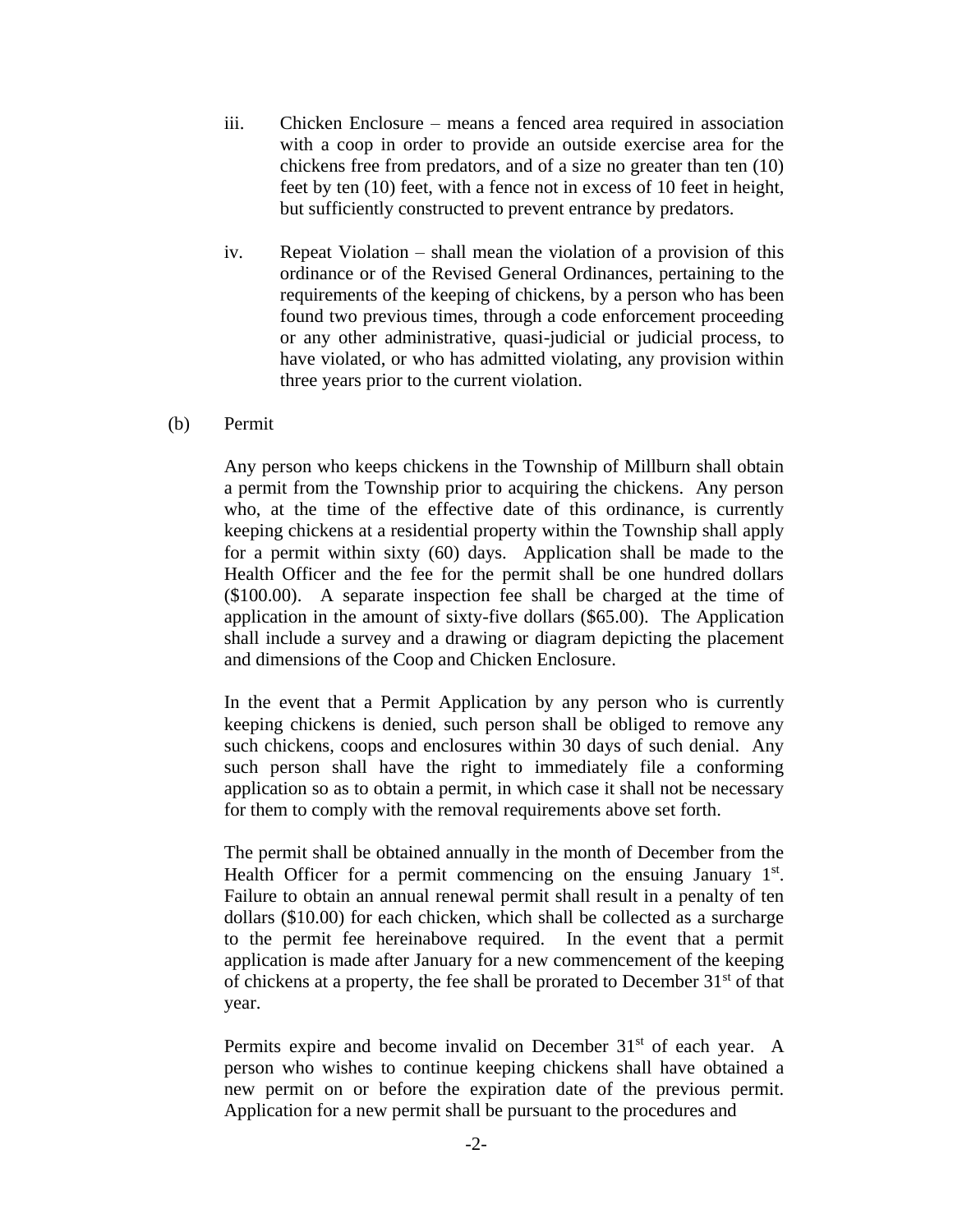requirements that are applicable at the time the person applies for a new permit.

Upon a Repeat Violation, any permit issued shall be revoked. The holder of a revoked permit is ineligible from applying for or attaining a new permit for a period of 2 (two) years from the date of revocation. Upon the revocation of any permit, the permit holder shall be obliged to remove chickens, Coop and Chicken Enclosure immediately thereafter.

(c) Private Restrictions

Notwithstanding the issuance of a permit by the Township, private restrictions on the use of property shall remain enforceable and take precedence over a permit. Private restrictions include but are not limited to deed restrictions, condominium master deed restrictions, neighborhood association by-laws, and covenant deeds. The interpretation and enforcement of the private restriction is the sole responsibility of the private parties involved.

(d) Requirements

A person who keeps or houses chickens on his or her property shall comply with all of the following requirements:

- i. Shall have received a permit required under Subsection (b) of this section.
- ii Shall keep no more than four (4) chickens.
- iii Shall keep chickens only on a property, the principal use of which is as a single-family dwelling.
- iv Shall keep no rooster.
- v Shall not slaughter any chickens.
- vi Shall provide the chickens with a covered enclosure and must be kept in the covered enclosure or a fenced enclosure at all times. No chickens shall be allowed to free range or be otherwise located outside of the coop and enclosure areas. Coops and fenced enclosures are subject to all provisions of the Development Regulations and Zoning Ordinance of the Township, as well as all building, plumbing and electric permitting requirements, except to the extent addressed by the provisions of this Subsection (d).
- vii Shall not keep chickens in any location on the property other than in the backyard. For purposes of this ordinance, "backyard" means that portion of a lot enclosed by the property's rear lot line and the side lot lines to the points where the side lot lines intersect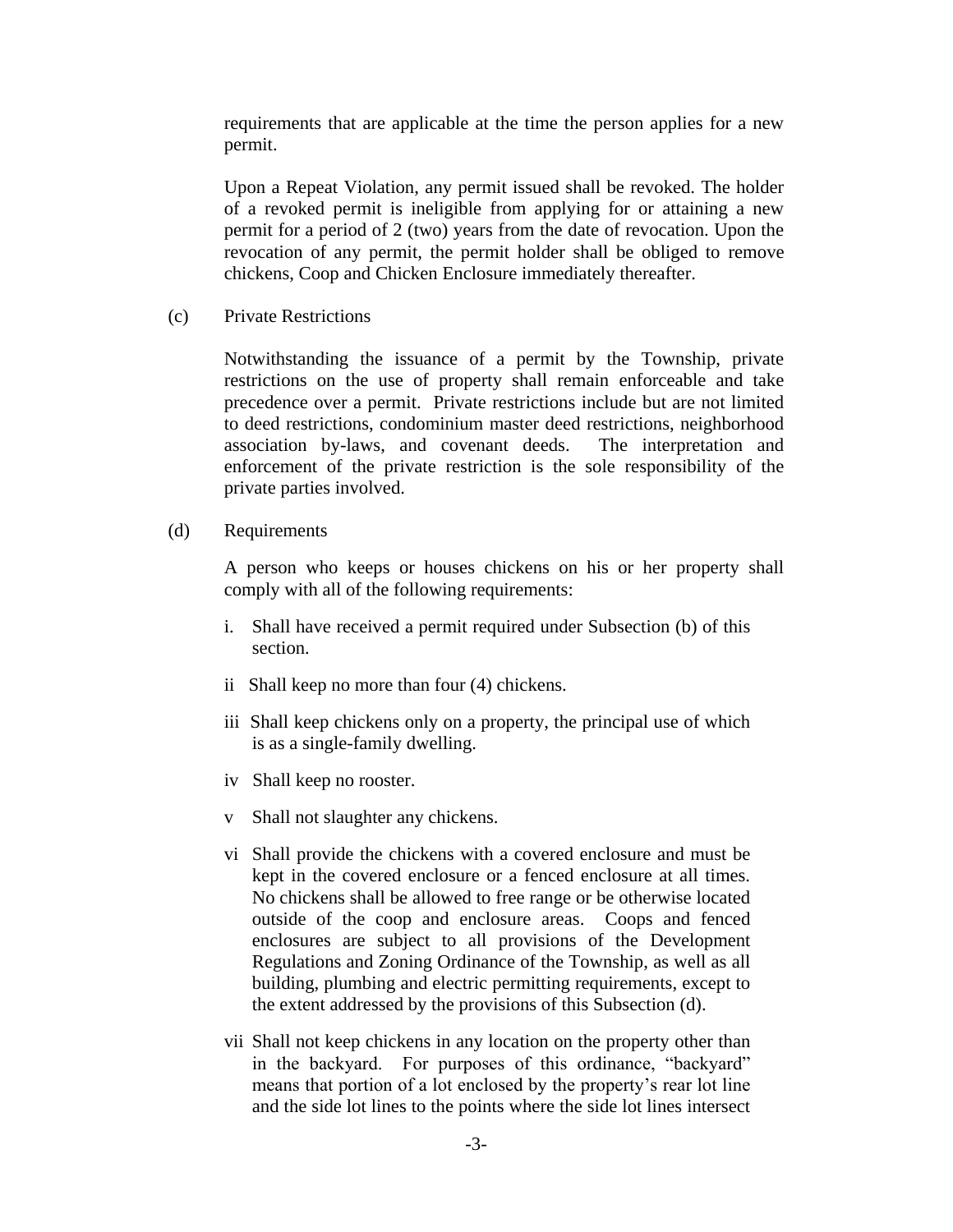with an imaginary line established by the rear of the single-family structure and extending to the side lot lines.

- viii Shall not locate a covered enclosure, coop or fenced enclosure closer than twenty (20) feet to any property line of an adjacent property.
- ix Shall provide an enclosure for the keeping of chickens which shall be so constructed and repaired as to prevent rats, mice, or other rodents from being harbored underneath, within, or within the walls of, the enclosure. A covered enclosure, coop or fenced enclosure shall not be located closer than twenty (20) feet to the residential structure on the property. Coops shall be ventilated and in a clean and sanitary condition at all times.
- x Shall protect feed and other items associated with the keeping of chickens that might attract or become infested with or infected by rats, mice, or other rodents through the use of rat-proof containers so as to prevent rats, mice, or other rodents from gaining access to or coming into contact with them. All food for immediate consumption shall be placed in a suitable feeding trough or similar container and all other food shall be stored in rat-proof containers at all times. No poultry feed shall be scattered about any premises.
- xi. For purposes of this ordinance, adjacent property means all parcels of property that the applicant's property comes into contact with at one or more points.
- xii Nothing herein shall be construed to abrogate the provisions of Chapter III, Section 3-7 in general, and specifically with respect to the keeping of any bird which by "frequent or long continued noise shall disturb the comfort or repose of any person in the vicinity". (Section  $3-7.2(a)$ )
- xiii The selling of eggs by any person keeping chickens pursuant to this ordinance is prohibited.
- xiv Any dead chicken must be double bagged and placed in the garbage.
- xv Violations

If any of the requirements of this ordinance are not complied with:

a) the Township Health Officer, Code Enforcement Officer or Animal Control Officer may revoke any permit granted under this ordinance and/or initiate prosecution for a violation pursuant to Section 5-7 "Penalty for Violation", and/or Section 1-5 "General Penalty", as applicable; and/or